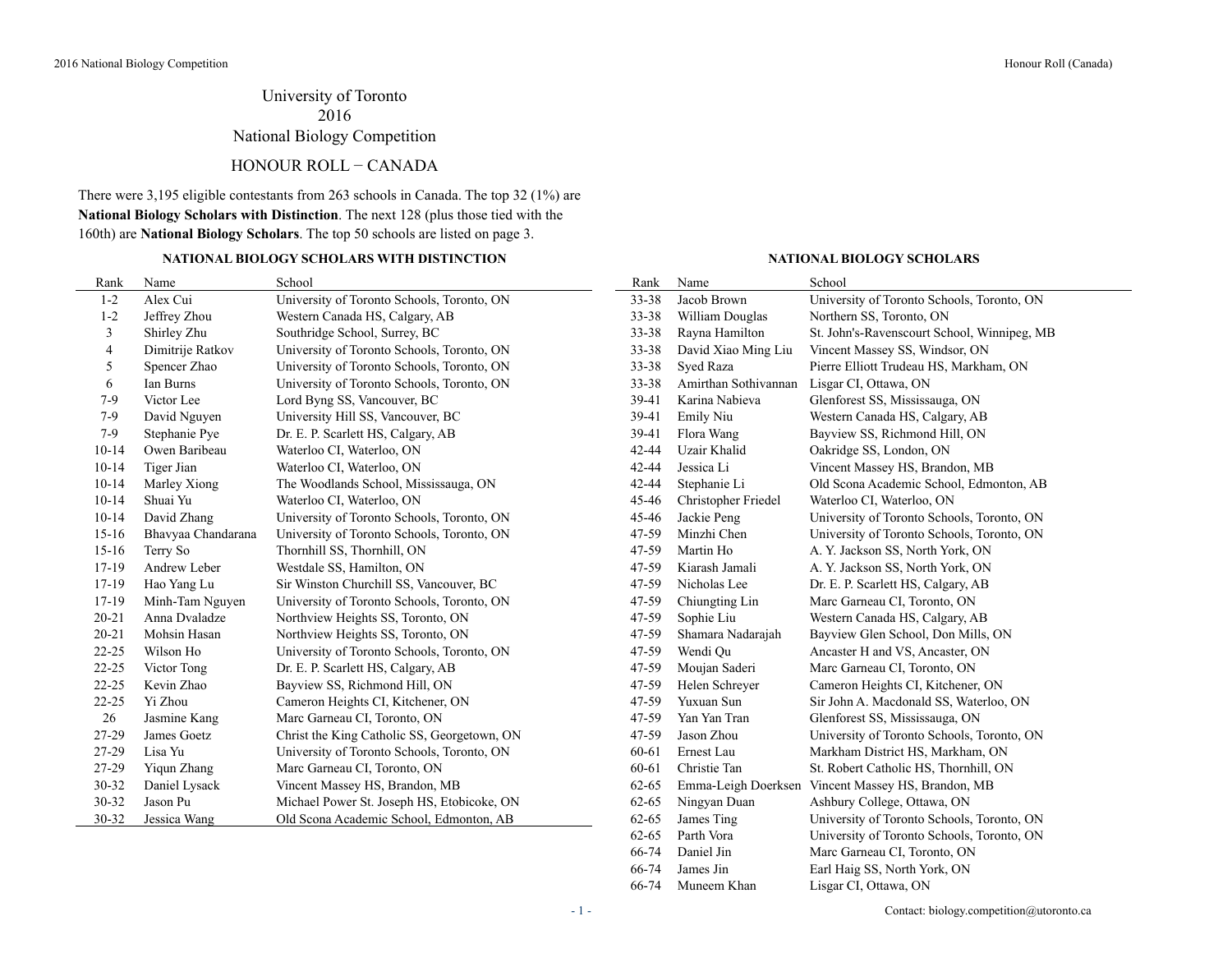66-74 Grant Li Villanova College, King City, ON 115-122 Helen Qiu Ontario Science Centre Science School, Don Mills, ON 66-74 Eva Liu Marc Garneau CI, Toronto, ON 115-122 Louisa Tambunting Fleetwood Park SS, Surrey, BC 66-74 Corbin McElhanney Webber Academy, Calgary, AB 115-122 Luke Zhang Town Centre Private HS, Markham, ON 66-74 Luke Volpatti University of Toronto Schools, Toronto, ON 123-138 Eric Bell Lawrence Park CI, Toronto, ON 66-74 Tristan Wild Michael Power St. Joseph HS, Etobicoke, ON 123-138 David Black St. George's School, Vancouver, BC 66-74 Ranyang Zhang Dr. E. P. Scarlett HS, Calgary, AB 123-138 Ioana Clotea Michael Power St. Joseph HS, Etobicoke, ON 75-82 Peter Belesiotis Bayview Glen School, Don Mills, ON 123-138 Maddie Elder University of Toronto Schools, Toronto, ON 75-82 Raymond Li Vincent Massey SS, Windsor, ON 123-138 Tristen Huang Pierre Elliott Trudeau HS, Markham, ON 75-82 Jaden Park University Hill SS, Vancouver, BC 123-138 Adam Lam University of Toronto Schools, Toronto, ON 75-82 Herschel Ruskin Thornhill SS, Thornhill, ON 123-138 Hyeok Jun Lee Westdale SS, Hamilton, ON 75-82 Jia Cheng Shang Marc Garneau CI, Toronto, ON 123-138 George Lu Waterloo CI, Waterloo, ON 75-82 Clarke Vanden Hoven University of Toronto Schools, Toronto, ON 123-138 Thomas Riley Penetanguishene SS, Penetanguishene, ON 75-82 Grace Yu Bell HS, Nepean, ON 123-138 Khari Thomas Marc Garneau CI, Toronto, ON 75-82 Zhuangyi Zhou Pickering HS, Ajax, ON 123-138 Moizza Zia Ul Haq Cameron Heights CI, Kitchener, ON 83-84 Hannah Rahim Mulgrave School, West Vancouver, BC 123-138 Kevin Wang Markham District HS, Markham, ON 83-84 William Wei Richmond Hill HS, Richmond Hill, ON 123-138 Michael Wang Old Scona Academic School, Edmonton, AB 85-93 Richard Chow Dr. Norman Bethune CI, Scarborough, ON 123-138 Justin Wu Markham District HS, Markham, ON 85-93 Ronald Chow Crescent School, Willowdale, ON 123-138 Laura Wu University of Toronto Schools, Toronto, ON 85-93 Fang Zhou Ge A. Y. Jackson SS, North York, ON 123-138 Gihyun Yoo Fredericton HS, Fredericton, NB 85-93 Rowan Lind Dr. E. P. Scarlett HS, Calgary, AB 139-145 Rosemary He Woodroffe HS, Ottawa, ON 85-93 Melissa Liu Brother Andre Catholic HS, Markham, ON 139-145 Shudi Huang Markham District HS, Markham, ON 85-93 Julia Pandolfo University of Toronto Schools, Toronto, ON 139-145 Anne Lan North Toronto CI, Toronto, ON 85-93 William Raymond Bishop Allen Academy, Etobicoke, ON 139-145 Edward Li Bayview SS, Richmond Hill, ON 85-93 Tiger Xu St. George's School, Vancouver, BC 139-145 Howard Lin Burnaby Central SS, Burnaby, BC 85-93 David Zhang Lisgar CI, Ottawa, ON 139-145 Ruthie Sun Danforth CTI, Toronto, ON 94-101 Anisha Jahagirdar Martingrove CI, Etobicoke, ON 139-145 Kevin Xiao Burnaby Central SS, Burnaby, BC 94-101 Hayoon Jung Mulgrave School, West Vancouver, BC 146-155 Zili Ge Assumption College School, Brantford, ON 94-101 Max Li Thornhill SS, Thornhill, ON 146-155 Anthony Lam Harry Ainlay HS, Edmonton, AB 94-101 Chloe Liu West Vancouver SS, West Vancouver, BC 146-155 Asheesh Momi Lakefield College School, Lakefield, ON 94-101 Jody Mou University of Toronto Schools, Toronto, ON 146-155 Yifang Pan Bayview SS, Richmond Hill, ON 94-101 Soumya Srinivasan Bell HS, Nepean, ON 146-155 Dorothy Qian Marc Garneau CI, Toronto, ON 94-101 Zeng Zeng Henry Wise Wood HS, Calgary, AB 146-155 Edwin Tse Markville SS, Markham, ON 94-101 Kelly Zhang William Aberhart HS, Calgary, AB 146-155 Michael Wang Bur Oak SS, Markham, ON 102-107 Yuyi Cheng Markham District HS, Markham, ON 146-155 Yawen Wang Colonel By SS, Gloucester, ON 102-107 Anna Khoroshilov Lisgar CI, Ottawa, ON 146-155 Yimeng Wang Henry Wise Wood HS, Calgary, AB 102-107 Sandra Nguyen The Woodlands School, Mississauga, ON 146-155 Sarah Zhao Unionville HS, Unionville, ON 102-107 Mackenzie Philbrick Mentor College, Mississauga, ON 156-170 Jude Reslan University of Toronto Schools, Toronto, ON 102-107 Paula Pietraszkiewicz Bishop Allen Academy, Etobicoke, ON 156-170 Jiawei An University of Toronto Schools, Toronto, ON 102-107 Amira Song University of Toronto Schools, Toronto, ON 156-170 Sampson Cao York Memorial CI, Toronto, ON 108-111 Abtin Ameri Bloor CI, Toronto, ON 156-170 Po-Chieh Cheng Central Memorial HS, Calgary, AB 108-111 Yujia Ren Vincent Massey SS, Windsor, ON 156-170 Frazier Clarke William Lyon MacKenzie CI, North York, ON 108-111 Mark Wang Old Scona Academic School, Edmonton, AB 156-170 Jelena Hadzi-Tosev Michael Power St. Joseph HS, Etobicoke, ON 108-111 Jenny Zhang Pierre Elliott Trudeau HS, Markham, ON 156-170 Zi Yii He Burnaby Central SS, Burnaby, BC 112-114 Daniel Chung York Memorial CI, Toronto, ON 156-170 Yael Lewis Thornhill SS, Thornhill, ON 112-114 Can Lu William Lyon MacKenzie CI, North York, ON 156-170 Ernest Li University of Toronto Schools, Toronto, ON 112-114 Kay Wu University of Toronto Schools, Toronto, ON 156-170 Michelle Li Michael Power St. Joseph HS, Etobicoke, ON 115-122 Chi-Chung Cheung Bell HS, Nepean, ON 156-170 Kevin Liu St. Robert Catholic HS, Thornhill, ON 115-122 Harry Dong University of Toronto Schools, Toronto, ON 156-170 Adley Mok Western Canada HS, Calgary, AB 115-122 Matthew Lam Bloor CI, Toronto, ON 156-170 Tejnarine Arvin Persaud Winston Churchill CI, Scarborough, ON 115-122 Aaron Morrison Albert College, Belleville, ON 156-170 Tina Sang Old Scona Academic School, Edmonton, AB 115-122 Max O'Riordan Ross Lawrence Park CI, Toronto, ON 156-170 Quinlan Sykora Webber Academy, Calgary, AB